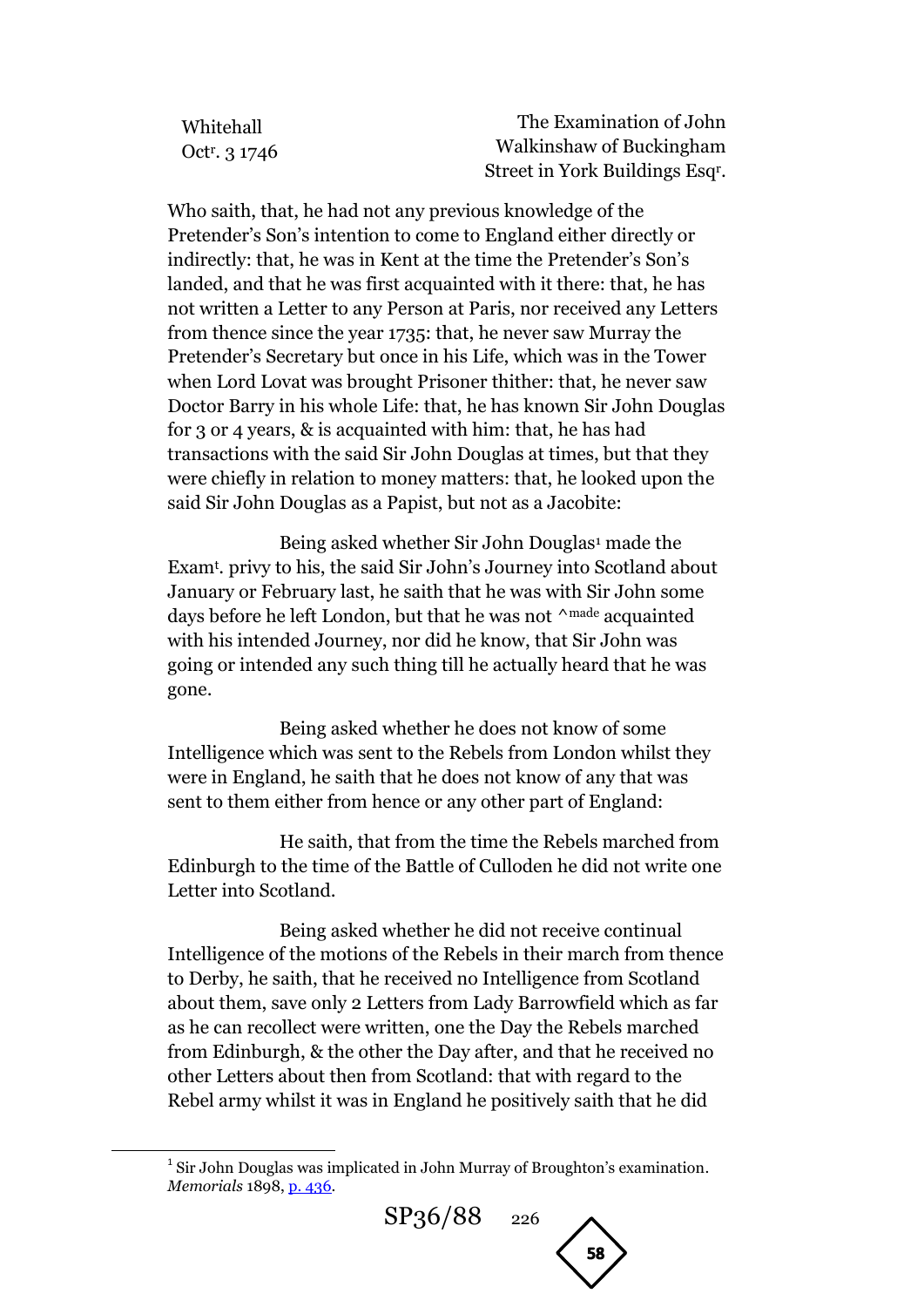Walkinshaw-

not receive one Letter from any Person whatever, belonging to them, or anyways concerned for them.

He saith, that neither directly nor indirectly he never was employed to send Intelligence to the Rebels, nor did he ever receive any from them for the use of their friends here, nor was he ever privy to any Intelligence sent to them or received from them:

He saith, that he never saw the old Pretender nor either of his Sons: that he never was at Rome: that in the year 1719/20 the Exam<sup>t</sup> . was at Florence with Lord Balmerino: that Lord Balmerino did not go to Rome: that he left Lord Balmerino at Paris in the year 1720: and that he never corresponded with his Lordship since that time: nor ever saw him again till he saw his Lordship Prisoner in the Tower.

Being asked whether he does not know of a Collection set on foot to support the Expence of the Defences of the Rebels upon their trials, and of a Fund made up for these purposes: he saith, that he is not privy to any  $\wedge$  such Collection or Fund but he believes that there is one, because the Rebels are well supported, tho' he does not know who are the Managers of the said Fund:

He saith, that as he has a very extensive acquaintance in Scotland, he has received Letters from some People there to interest himself for the two McGrowthers2, one Buchanan<sup>3</sup> now in the New Gaol, & that he is not concerned for any other of the Rebel Prisoners here save those two: that the Exam<sup>t</sup>. hath been applied to

**.** 

SP36/88<sub>228</sub>



<sup>&</sup>lt;sup>2</sup> McGrowther (or Robertson, or Robison), Alexander, elder who was a Lieutenant in the Duke of Perth's and captured at Carlisle December 30, 1745 and pardoned and released December 12, 1749. He was 76 from Dalchruim, Glenartney.—*S.P.D.*, 79-26. He was tried in London 31<sup>st</sup> July 1746 and condemned to death, but was reprieved on 22nd Aug. and ordered to be transported. When the time came he was found to be too ill to be moved. Several prominent people (the Scandinavian ambassador, Duchess of Norfolk, and others) interested themselves in him and obtained a pardon for him upon  $11<sup>th</sup>$  Dec. 1749. He was stated to be a man of 76, and had had two years' imprisonment in England in Preston in connection with the 1715 Rising.—*Lyon*, ii. 373; *Scots Mag*., Aug. 1746, 397. According to the evidence against David Stewart, brother of Ardvorlich, he helped in the capture of Doune Castle.—*S.P.D.*, 89-272, 100-65; *P.R.* 3623-14; *Egerton*, 2000-3; *Baga*, lxix. 173; *Allardyce*, ii. 384. His son, Alexander, younger, also a Lieutenant in the Duke of Perth's and captured at the same time died in Southwark prison. According to Sir John Stranger's papers, he 'died before trial.'–*Allardyce*, ii. 390; *Egerton*, 2000-4; *Baga*, lxix. 173.

*Prisoners of the '45* Arnot and Seton, 1929, iii, 96-99. N<sup>os</sup>, 2029 and 2031. <sup>3</sup> There are seven Buchanans in *Prisoners of the '45* ii. N<sup>os</sup>.271-7.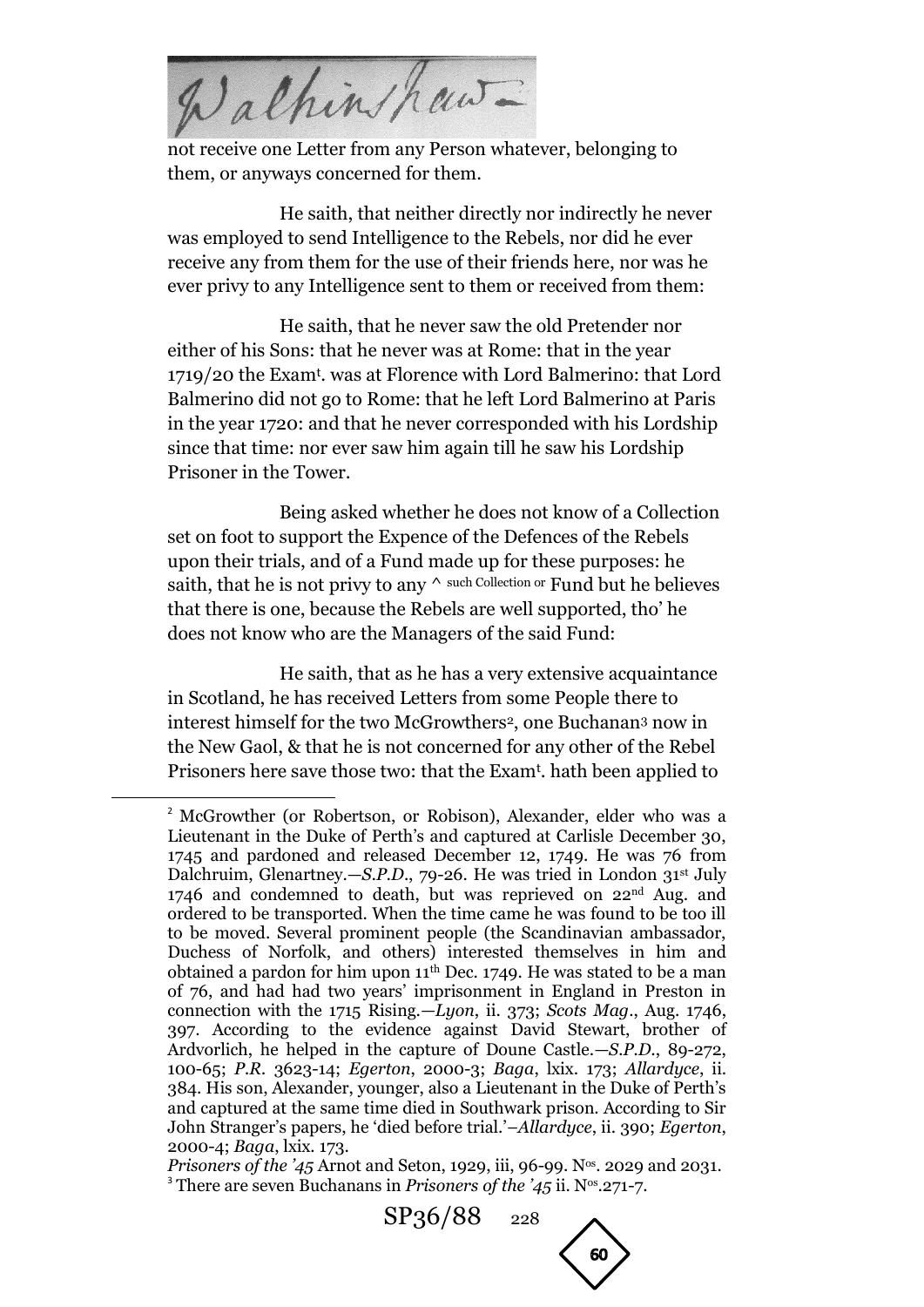Walkinshaw-

from his correspondent in Scotland to be concerned for more, but that he absolutely declined it, to prevent his being thought an agent general for the Rebels: that, he does not really know who support the Fund aforesaid, nor is he acquainted with any Persons who are contributors thereto, nor did the Exam<sup>t</sup> . ever contribute one shilling to such Fund.

Being asked, whether he knows one M<sup>r</sup> George Hamilton<sup>4</sup> now in [York Castle for High Treason,](http://books.google.com/books?id=Z3FIAAAAYAAJ&lpg=PA523&ots=CwcuZZrOBE&dq=%22George%20Hamilton%22%20York%20Castle%201746&pg=PA523#v=onepage&q&f=false) he saith, he does: that the said  $M<sup>r</sup>$  Hamilton is a relative to the Exam<sup>t's</sup>, wife, & that upon that account he is concerned for him.

He saith, that he owns to have written a letter to the said Mr George Hamilton dated the 26 August 1746, & to have sent it with another of the same date to one Mr Twycross, who lives with Col. Graham at Pickhill near Bedal in Yorkshire: that the annexed are Copys of the said two Letters: that Twycross was to deliver the Letter to M<sup>r</sup> Hamilton into M<sup>r</sup> Hamilton's own hands, having promised the Exam<sup>t</sup> . sometime in August last when the said Twycross was in Town, that he, Twycross would take care thereof: that T——q——r stands for Lord Traquair. Q——b——y for the Duke of Queensbury. C——h——t for Lord Cathcart. C,L for Charles Leslie. R——s for Lord Rothes, B——no for Lord Balmerino: H— d——n for Lord Haddington.

Being shown an ode upon the Victory at Gladsmuir the 21 Sep<sup>r</sup> . 1745 directed to Mrs Walkinshaw, & asked who sent the same to the Examts. Wife, he saith, that he really does not know the handwriting of the sender, nor who sent it to his wife: that, he remembers that his wife once shew'd it to the Exam<sup>t</sup> ., but that he never read it:

Being asked whether he has not dissuaded any Persons from being Evidence for the crown upon the trials of the Rebel Prisoners, he saith, he never did, nor was he ever in their company when any thing of that kind was mentioned.

1

<sup>4</sup> George Hamilton of Redhouse, was a Captain in Baggot's Hussars captured at Clifton and transferred to York Castle where he was tried, found guilty, and hung drawn and quartered on November 1, 1746. [His severed head](http://books.google.com/books?id=9-NMqy8aPPoC&lpg=PA60&ots=fempOO7G6I&dq=%22George%20Hamilton%22%20York%20Castle%201746&pg=PA61#v=onepage&q&f=false) was sent in a box to Carlisle. It was stated at his trial that he went to the Canongate Church, where several English soldiers were confined after Prestonpans, and threatened them with death if they refused to enlist in the Prince's army. Evidence was produced that actually he had tended the English wounded, but this was rebutted.—*P.C.* 250; *Macbeth Forbes*, 14; *S.P.D.* 81-88, 88-42; *Scots Mag.* 1746, 483, 542. *Prisoners of the '45* Arnot and Seton, 1929, ii, 274-5. N<sup>o</sup>. 1246.